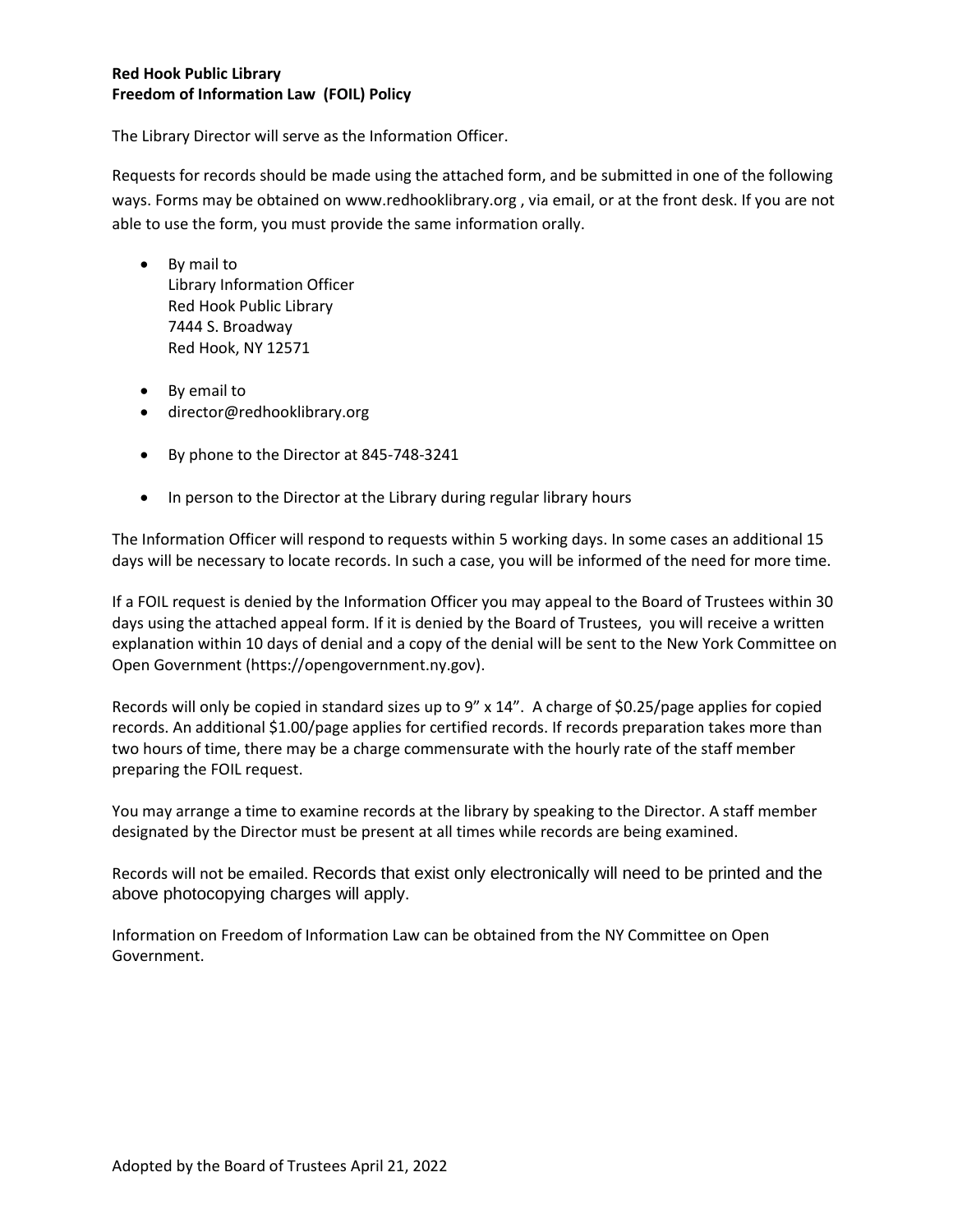## **Red Hook Public Library FOIL Request**

| To: Library Director/Information Officer                                                                              |  |
|-----------------------------------------------------------------------------------------------------------------------|--|
| Date: ______________                                                                                                  |  |
|                                                                                                                       |  |
|                                                                                                                       |  |
|                                                                                                                       |  |
| <u> 1989 - Johann Stoff, deutscher Stoff, der Stoff, der Stoff, der Stoff, der Stoff, der Stoff, der Stoff, der S</u> |  |
| Please describe records requested including dates, titles, content, and types of records.                             |  |
|                                                                                                                       |  |
|                                                                                                                       |  |
|                                                                                                                       |  |

Choose one:

 $\Box$  I am requesting an appointment to inspect the records at Red Hook Public Library.

 $\square$  I am requesting copies of the requested records. I understand that the fees are \$0.25 per page for requested records, and \$1.00 per page for certification of records.

As per the Freedom of Information Law, Red Hook Public Library must answer your request within five days of receipt of your request. We will call or write if there is a problem with your request. Should your request be denied, we will send you a letter explaining why your request was denied. Denied requests may be appealed to the President of the Board of Trustees if you believe you were unfairly denied access to the requested records.

\_\_\_\_\_\_\_\_\_\_\_\_\_\_\_\_\_\_\_\_\_\_\_\_\_\_\_\_\_\_\_\_\_\_\_\_\_\_\_\_\_\_\_\_\_\_\_\_\_\_\_\_\_\_\_\_\_\_\_\_\_\_\_\_\_\_\_\_\_\_\_\_\_\_\_\_\_\_\_\_\_\_\_\_\_

\_\_\_\_\_\_\_\_\_\_\_\_\_\_\_\_\_\_\_\_\_\_\_\_\_\_\_\_\_\_\_\_\_\_\_\_\_\_\_\_\_\_\_\_\_\_\_\_\_\_\_\_\_\_\_\_\_\_\_\_\_\_\_\_\_\_\_\_\_\_\_\_\_\_\_\_\_\_\_\_\_\_\_\_\_

\_\_\_\_\_\_\_\_\_\_\_\_\_\_\_\_\_\_\_\_\_\_\_\_\_\_\_\_\_\_\_\_\_\_\_\_\_\_\_\_\_\_\_\_\_\_\_\_\_\_\_\_\_\_\_\_\_\_\_\_\_\_\_\_\_\_\_\_\_\_\_\_\_\_\_\_\_\_\_\_\_\_\_\_\_

Space below is for Library use.

Date of Decision:

Approved Denied Reference #: \_\_\_\_\_\_\_\_\_\_\_\_\_\_\_\_\_\_\_\_\_\_\_\_\_\_\_\_\_\_\_\_

If denied, reason: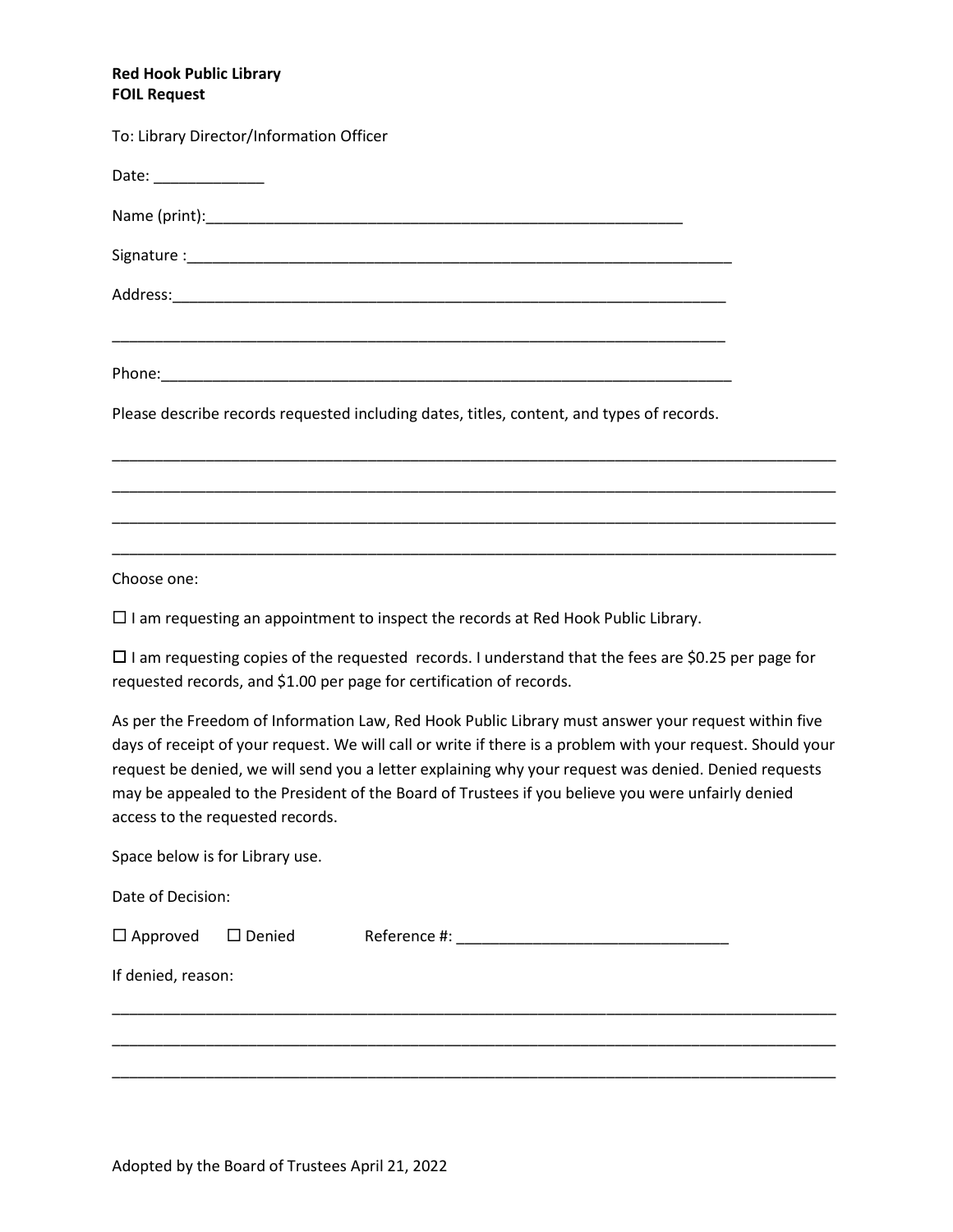## **Red Hook Public Library Freedom of Information Law (FOIL) Appeal**

| To: President, Red Hook Public Library Board of Trustees                                                     |
|--------------------------------------------------------------------------------------------------------------|
|                                                                                                              |
|                                                                                                              |
|                                                                                                              |
|                                                                                                              |
|                                                                                                              |
| I hereby appeal the denial of access regarding my request, which was made on $\frac{1}{\sqrt{2}}$ (date) and |
| The records that were denied include:                                                                        |
| ,我们也不能在这里的时候,我们也不能在这里的时候,我们也不能会在这里,我们也不能会不能会不能会不能会。""我们的人,我们也不能会不能会不能会不能会不能会不能会不                             |
| As per the Freedom of Information Law, the President of the Board of Trustees must answer your               |
| request within ten days of receipt of your request. Should your request be denied again, we will send        |
| you a letter explaining why your request was denied. In keeping with New York State law, a copy of your      |
| appeal and the resultant verdict will be sent to the Committee on Open Government, Department of             |
| State, 41 State Street, Albany, New York 12231.                                                              |
| Space below is for Library use.                                                                              |
| Date of Decision:                                                                                            |

\_\_\_\_\_\_\_\_\_\_\_\_\_\_\_\_\_\_\_\_\_\_\_\_\_\_\_\_\_\_\_\_\_\_\_\_\_\_\_\_\_\_\_\_\_\_\_\_\_\_\_\_\_\_\_\_\_\_\_\_\_\_\_\_\_\_\_\_\_\_\_\_\_\_\_\_\_\_\_\_\_\_\_\_\_

\_\_\_\_\_\_\_\_\_\_\_\_\_\_\_\_\_\_\_\_\_\_\_\_\_\_\_\_\_\_\_\_\_\_\_\_\_\_\_\_\_\_\_\_\_\_\_\_\_\_\_\_\_\_\_\_\_\_\_\_\_\_\_\_\_\_\_\_\_\_\_\_\_\_\_\_\_\_\_\_\_\_\_\_\_

\_\_\_\_\_\_\_\_\_\_\_\_\_\_\_\_\_\_\_\_\_\_\_\_\_\_\_\_\_\_\_\_\_\_\_\_\_\_\_\_\_\_\_\_\_\_\_\_\_\_\_\_\_\_\_\_\_\_\_\_\_\_\_\_\_\_\_\_\_\_\_\_\_\_\_\_\_\_\_\_\_\_\_\_\_

 $\Box$  Approved  $\Box$  Denied

If denied, reason:

Adopted by the Board of Trustees April 21, 2022